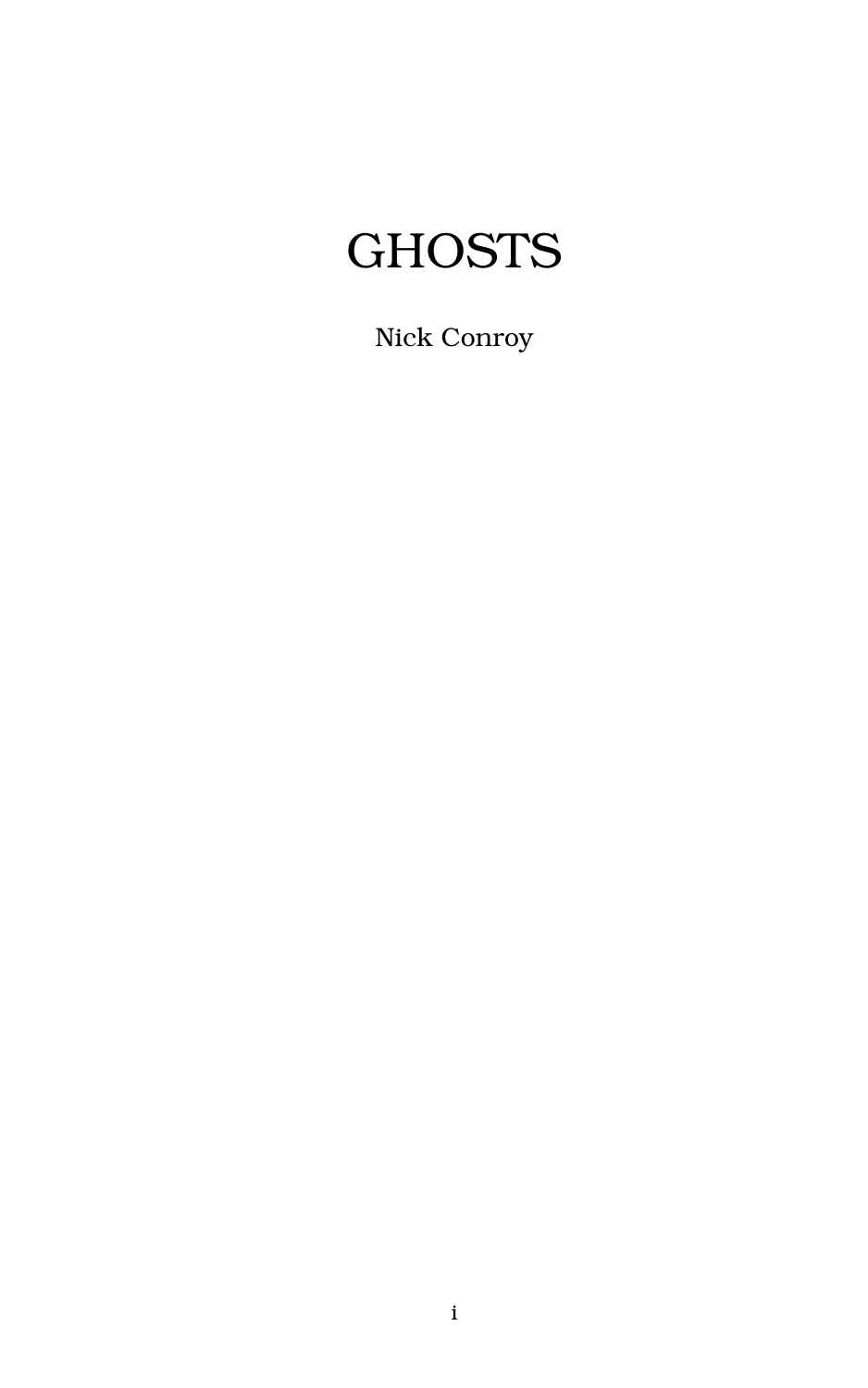c This book is a work of non-fiction.

The publisher has no control over, and is not responsible for, any third party websites or their contents.

Ghosts © 2019 by Nick Conroy. Chief Editor: Wendy Pratt Publishing Editor: Tracey Scott-Townsend Cover Design by Tracey Scott-Townsend ISBN: 978-1-9164896-1-5

English language edition published by Wild Pressed Books: 2019 Wild Pressed Books, UK Business Reg. No. 09550738 http://www.wildpressedbooks.com

All Rights Reserved.

No part of this publication may be reproduced or transmitted in any form by any means electronic, mechanical, photocopying, recording or otherwise, without the prior permission of the copyright owner.